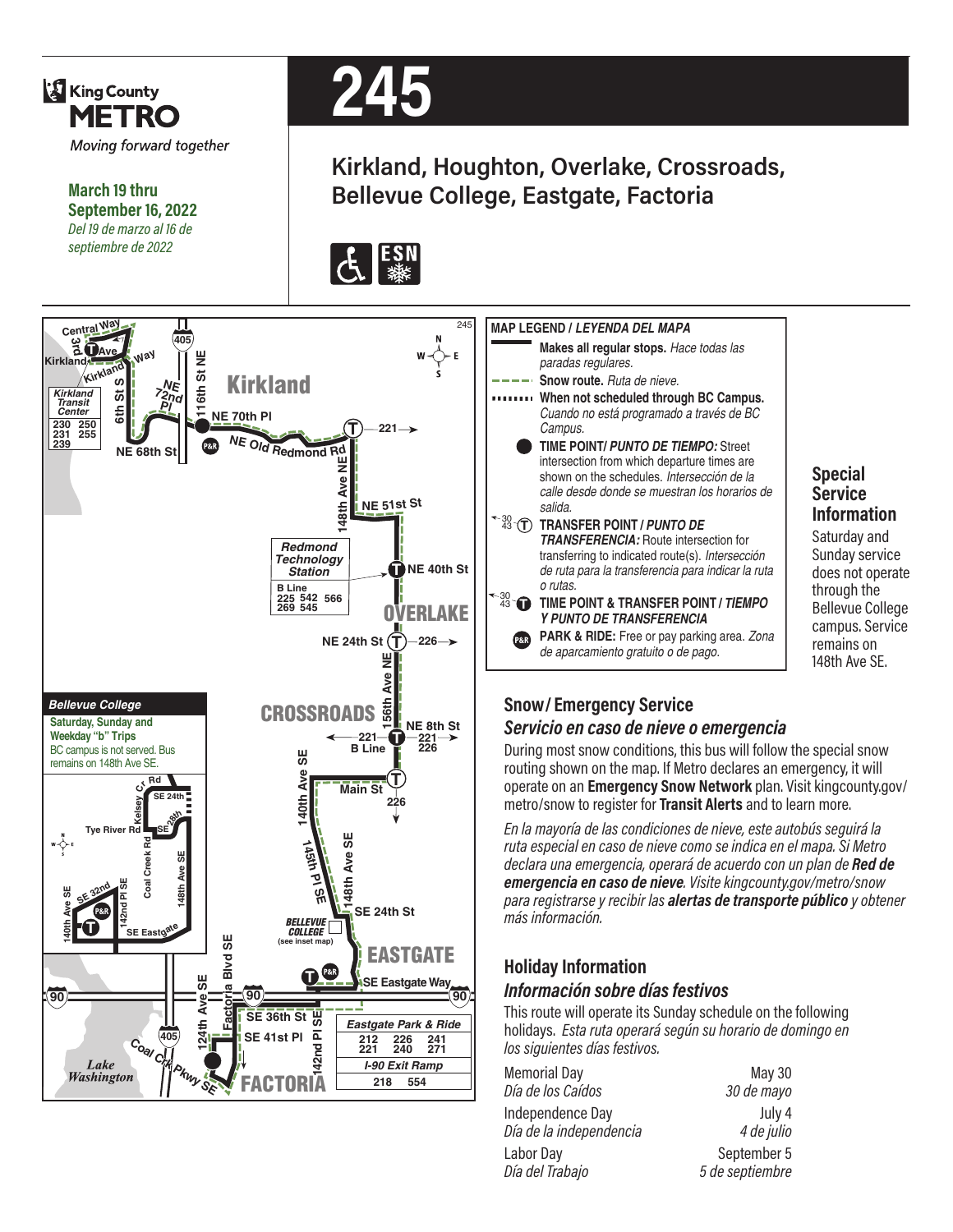## Route 245 Monday thru Friday to Crossroads, Factoria, Eastgate

*Servicio de lunes a viernes a Crossroads, Factoria, Eastgate*

|                                                                                                   |                              |                                           | <b>Crossroads</b>              |                                     | Factoria                                         |                                       |
|---------------------------------------------------------------------------------------------------|------------------------------|-------------------------------------------|--------------------------------|-------------------------------------|--------------------------------------------------|---------------------------------------|
| Kirkland TC<br>Bay 4                                                                              | NE 72nd PI &<br>116th Ave NE | Redmond<br>Technology<br>Station<br>Bay 7 | 156th Ave NE<br>& NE 8th St    | Eastgate<br>P&R Bay 1               | 124th Ave SE<br>& SE 44th St                     | Eastgate<br>P&R Bay 2                 |
| Stop #73818                                                                                       | Stop #72294                  | Stop #68398                               | Stop #68438                    | Stop #67014                         | Stop #64802                                      | Stop #67015                           |
| 5:48<br>6:15<br>6:41<br>6:57                                                                      | 5:53<br>6:20<br>6:47<br>7:03 | 6:03<br>6:30<br>6:57<br>7:15              | 6:08<br>6:36<br>7:03<br>7:22   | $6:21$<br>$6:50$<br>7:19<br>7:38    | 6:29<br>6:59<br>7:31<br>7:50                     | 6:38<br>7:10<br>7:44<br>8:03          |
| $7:10$<br>$7:24$                                                                                  | 7:16<br>7:30<br>7:43         | 7:28<br>7:44<br>7:57                      | $7:35$<br>$7:53$<br>8:06       | 7:51<br>8:09#<br>8:22‡              | 8:03<br>8:21#<br>8:34 <sup>‡</sup>               | 8:16<br>8:34 <sup>‡</sup><br>8:47‡    |
| $\frac{7:57}{7:51}$                                                                               | 7:57                         | 8:11                                      | 8:21                           | 8:37 <sup>‡</sup>                   | 8:49 <sup>‡</sup>                                | 9:02‡                                 |
| 8:04                                                                                              | 8:10                         | 8:26                                      | 8:36                           | 8:53#                               | $9:05\pm$                                        | 9:18 <sup>‡</sup>                     |
| 8:18                                                                                              | 8:24                         | 8:40                                      | 8:50                           | 9:07‡                               | $9:19^+$                                         | 9:32‡                                 |
| 8:31<br>8:45<br>9:01                                                                              | 8:38<br>8:52<br>9:08         | $8:56$<br>9:10<br>9:26                    | 9:06<br>9:20<br>9:36           | 9:23 <sup>‡</sup><br>9:38‡<br>9:54‡ | 9:35 <sup>‡</sup><br>9:50 <sup>‡</sup><br>10:06‡ | 9:48 <sup>‡</sup><br>10:03‡<br>10:19‡ |
| 9:17                                                                                              | 9:24                         | 9:40                                      | 9:50                           | 10:08‡                              | 10:20‡                                           | 10:32‡                                |
| 9:33                                                                                              | 9:40                         | 9:56                                      | 10:06                          | 10:24‡                              | 10:36‡                                           | 10:48‡                                |
| 9:49                                                                                              | 9:55                         | 10:09                                     | 10:19                          | 10:35‡                              | 10:47‡                                           | 10:58‡                                |
| 10:05<br>10:21<br>10:37                                                                           | 10:11<br>10:27<br>10:43      | 10:25<br>10:41<br>10:57                   | $\frac{10:35}{10:51}$<br>11:07 | 10:51‡<br>11:07‡<br>11:23‡          | 11:02‡<br>11:18‡<br>$11:34+$                     | 11:13‡<br>11:29‡<br>11:45‡            |
| 10:53                                                                                             | 10:59                        | 11:13                                     | 11:23                          | 11:39‡                              | 11:50‡                                           | 12:02‡                                |
| 11:10                                                                                             | 11:16                        | 11:30                                     | 11:40                          | 11:56‡                              | 12:08‡                                           | 12:20‡                                |
| 11:25                                                                                             | 11:31                        | 11:45                                     | 11:55                          | 12:11‡                              | 12:23‡                                           | 12:35‡                                |
| 11:40                                                                                             | 11:46                        | 12:00                                     | 12:10                          | 12:26‡                              | 12:38‡                                           | 12:50‡                                |
| 11:57                                                                                             | 12:03                        | 12:17                                     | 12:27                          | 12:43‡                              | 12:55‡                                           | 1:07‡                                 |
| 12:13                                                                                             | 12:19                        | 12:33                                     | 12:43                          | 12:59‡                              | 1:11‡                                            | 1:23‡                                 |
| 12:29                                                                                             | 12:35                        | 12:49                                     | 12:59                          | 1:15‡                               | 1:27‡                                            | 1:39‡                                 |
| 12:45                                                                                             | 12:51                        | 1:05                                      | 1:15                           | 1:31‡                               | 1:43#                                            | 1:55‡                                 |
| 1:01                                                                                              | 1:07                         | 1:21                                      | 1:31                           | 1:47‡                               | 1:59‡                                            | 2:11‡                                 |
| 1:17                                                                                              | 1:23                         | 1:37                                      | 1:47                           | 2:03‡                               | 2:16‡                                            | 2:29‡                                 |
| 1:33                                                                                              | 1:39                         | 1:53                                      | 2:03                           | 2:19 <sup>‡</sup>                   | 2:32‡                                            | 2:45‡                                 |
| 1:49                                                                                              | 1:55                         | 2:09                                      | 2:19                           | $2:35+$                             | 2:48‡                                            | 3:01‡                                 |
| 2:05                                                                                              | 2:11                         | 2:25                                      | 2:35                           | 2:51‡                               | 3:05‡                                            | 3:19‡                                 |
| 2:21                                                                                              | 2:27                         | 2:41                                      | 2:51                           | 3:07‡                               | 3:21‡                                            | 3:35‡                                 |
| 2:37                                                                                              | 2:43                         | 2:57                                      | 3:07                           | 3:24 <sup>‡</sup>                   | 3:38‡                                            | 3:52 <sup>‡</sup>                     |
| 2:53                                                                                              | 2:59                         | 3:13                                      | 3:23                           | 3:40‡                               | 3:54 <sup>‡</sup>                                | 4:08‡                                 |
| 3:09                                                                                              | 3:15                         | 3:29                                      | 3:39                           | 3:56‡                               | 4:10‡                                            | 4:25‡                                 |
| $3:25$<br>$3:40$<br>3:55                                                                          | $3:31$<br>$3:46$<br>4:01     | 3:45<br>4:00<br>4:16                      | 3:55<br>4:12<br>4:28           | 4:14‡<br>4:31‡<br>4:48‡             | 4:28‡<br>4:45‡<br>5:02‡                          | 4:43‡<br>5:01‡<br>5:19‡               |
| 4:10                                                                                              | 4:17                         | 4:32                                      | 4:44                           | 5:05‡                               | 5:19‡                                            | 5:36‡                                 |
| 4:25                                                                                              | 4:32                         | 4:48                                      | 5:00                           | 5:23‡                               | 5:37 <sup>‡</sup>                                | 5:54‡                                 |
| 4:40                                                                                              | 4:47                         | 5:03                                      | 5:17                           | 5:40‡                               | 5:54‡                                            | 6:11‡                                 |
| 4:54                                                                                              | 5:01                         | 5:19                                      | 5:33                           | 5:56‡                               | 6:10‡                                            | 6:26‡                                 |
| 5:08                                                                                              | 5:15                         | 5:33                                      | 5:47                           | 6:09‡                               | 6:23#                                            | 6:37 <sup>‡</sup>                     |
| 5:23                                                                                              | 5:30                         | 5:48                                      | 6:02                           | 6:23‡                               | 6:36‡                                            | 6:50‡                                 |
| 5:38<br>5:54<br>6:09<br>6:30                                                                      | 5:45<br>6:01<br>6:16<br>6:37 | 6:03<br>6:17<br>6:30<br>6:51              | 6:15<br>6:26<br>6:39<br>7:00   | 6:35‡<br>6:46‡<br>6:59<br>7:19      | 6:48‡<br>6:58 <sup>‡</sup><br>7:11<br>7:29       | 7:01‡<br>7:24                         |
| 6:52                                                                                              | 6:58                         | 7:10                                      | 7:19                           | 7:35                                | 7:45                                             | 7:56                                  |
| 7:25                                                                                              | 7:30                         | 7:42                                      | 7:51                           | 8:06                                | 8:15                                             | 8:26                                  |
| 7:58                                                                                              | 8:03                         | 8:14                                      | 8:22                           | 8:36                                | 8:45                                             | 8:56                                  |
| 8:33                                                                                              | 8:38                         | 8:49                                      | 8:55                           | 9:09                                | 9:18                                             | 9:59                                  |
| 9:04                                                                                              | 9:09                         | 9:20                                      | 9:26                           | 9:40                                | 9:48                                             |                                       |
| 9:34                                                                                              | 9:39                         | 9:50                                      | 9:56                           | 10:10                               | 10:18                                            |                                       |
| 10:04                                                                                             | 10:09                        | 10:20                                     | 10:26                          | 10:40                               | 10:48                                            | 10:58                                 |
| 11:04                                                                                             | 11:09                        | 11:19                                     | 11:25b                         | 11:36                               | 11:44                                            |                                       |
| <b>Bold PM time</b><br>b<br>Does not serve Bellevue College. Service stays on 148th Ave SE and SE |                              |                                           |                                |                                     |                                                  |                                       |

## Route 245 Monday thru Friday to Crossroads, Kirkland

*Servicio de lunes a viernes a Crossroads, Kirkland*

|                                                                                                                                                                                                                                                                                                                                                                                                                                                                                                    | Crossroads                                                                                                                                                                                                                                                                                                                                                                                                                                                                                                       |                                                                                                                                                                                                                                                                                                                                                                                                                                  |                                                                                                                                                                                                                                                                                                                                                                                                                                                                  |                                                                                                                                                                                                                                                                                                                                                                                            |  |
|----------------------------------------------------------------------------------------------------------------------------------------------------------------------------------------------------------------------------------------------------------------------------------------------------------------------------------------------------------------------------------------------------------------------------------------------------------------------------------------------------|------------------------------------------------------------------------------------------------------------------------------------------------------------------------------------------------------------------------------------------------------------------------------------------------------------------------------------------------------------------------------------------------------------------------------------------------------------------------------------------------------------------|----------------------------------------------------------------------------------------------------------------------------------------------------------------------------------------------------------------------------------------------------------------------------------------------------------------------------------------------------------------------------------------------------------------------------------|------------------------------------------------------------------------------------------------------------------------------------------------------------------------------------------------------------------------------------------------------------------------------------------------------------------------------------------------------------------------------------------------------------------------------------------------------------------|--------------------------------------------------------------------------------------------------------------------------------------------------------------------------------------------------------------------------------------------------------------------------------------------------------------------------------------------------------------------------------------------|--|
| Eastgate<br>P&R Bay 2                                                                                                                                                                                                                                                                                                                                                                                                                                                                              | 156th Ave NE<br>& NE 8th St                                                                                                                                                                                                                                                                                                                                                                                                                                                                                      | Redmond<br>Technology<br>Station<br>Bay 8                                                                                                                                                                                                                                                                                                                                                                                        | Houghton<br>P&R Bay 2                                                                                                                                                                                                                                                                                                                                                                                                                                            | <b>Kirkland TC</b><br>Bay 4                                                                                                                                                                                                                                                                                                                                                                |  |
| Stop #67015                                                                                                                                                                                                                                                                                                                                                                                                                                                                                        | Stop #68740                                                                                                                                                                                                                                                                                                                                                                                                                                                                                                      | Stop #68498                                                                                                                                                                                                                                                                                                                                                                                                                      | Stop #72314                                                                                                                                                                                                                                                                                                                                                                                                                                                      | Stop #73818                                                                                                                                                                                                                                                                                                                                                                                |  |
| $5:52b$<br>$6:22$<br>$6:52$<br>$7:06$<br>$7:20$<br>$7:34$<br>$7:48$<br>8:02<br>8:15<br>8:30<br>8:44<br>8:59<br>8:58<br>$\frac{9:12}{9:28}$<br>9:45<br>10:01<br>$\frac{10:17}{10:33}$<br>10:49<br>11:05<br>21<br>1<br>1<br>Í<br>$\overline{\mathbf{1}}$ :<br>$\mathbf{1}$ :<br>$\frac{1}{3}$<br>1<br>1<br>12:09<br>12:25<br>12:41<br>$\frac{1}{2}:\frac{5}{1}$<br>1:28<br>1:44<br>$\frac{1:59}{2:14}$<br>2:14<br>2:44<br>2:59<br>3:14<br>$\frac{3:29}{3:44}$<br>3:59<br>4:13<br>$\frac{4:27}{4:40}$ | 6:03<br>6:38<br>$\frac{10}{24}$<br>7<br>$\frac{24}{38}$<br>7<br>$7:38$<br>$7:52$<br>8:06<br>$\frac{8:21}{8:34}$<br>8:49<br>$\frac{9:03}{9:17}$<br>$\frac{9:31}{9:47}$<br>10:04<br>10:20<br>10:36<br>0:53<br>$\overline{1}$<br>1<br>1:09<br>1<br>1:25<br>1<br>1:41<br>5<br>$\overline{1}$<br>1:<br>7<br>12:12<br>12:28<br>12:44<br>1:00<br>1:16<br>$\bar{3}$<br>1<br>$\overline{2}$<br>t<br>1:47<br>2:03<br>$2:18$<br>2:34<br>:34<br>2:50<br>3:05<br>3:20<br>3:35<br>3:50<br>4:05<br>4:20<br>4:34<br>4:48<br>5:02 | $6:11$<br>$6:46$<br>$7:19$<br>$7:33$<br>$7:47$<br>$8:01$<br>$\frac{8:16}{8:31}$<br>8:31<br>8:44<br>$8:59$<br>$9:13$<br>$9:27$<br>$\frac{9:41}{9:57}$<br>10:14<br>10:30<br>10:46<br>1:03<br>$\overline{1}$<br>1:19<br>1<br>11:35<br>1:<br>1<br>51<br>2:07<br>1<br>12:22<br>12:38<br>12:54<br>1:10<br>1:26<br>1:42<br>1:57<br>2:13<br>2:28<br>2:44<br>3:00<br>3:15<br>3:30<br>3:45<br>4:00<br>4:15<br>4:30<br>4:45<br>4:59<br>5:13 | $6:21$<br>$6:56$<br>$7:32$<br>$7:46$<br>$\frac{8:00}{8:15}$<br>$\begin{array}{c} 8:30 \\ 8:45 \\ 8:58 \end{array}$<br>9:13<br>9:27<br>9:41<br>$\frac{9:55}{10:11}$<br>10:28<br>10:44<br>1<br>1:00<br>1:1<br>$\overline{1}$<br>7<br>1:33<br>1<br>11:49<br>2:05<br>1<br>12:20<br>12:35<br>12:35<br>12:51<br>1:07<br>1:23<br>1:39<br>1:55<br>2:10<br>2:26<br>$2:41$<br>2:57<br>3:13<br>3:28<br>$3:43$<br>$3:58$<br>$4:14$<br>$4:29$<br>4:45<br>5:02<br>5:16<br>5:32 | $6:29$<br>$7:04$<br>$\frac{7:41}{7:55}$<br>8:10<br>8:25<br>8:40<br>$\frac{8:55}{9:08}$<br>$9:23$<br>$9:37$<br>$9:51$<br>$\frac{10:05}{10:21}$<br>10:38<br>10:55<br>11:1<br>1<br>11:28<br>11:44<br>12:00<br>12:16<br>12:31<br>12:46<br>1:02<br>1:18<br>1:34<br>1:50<br>2:06<br>2:21<br>2:37<br>2:52<br>3:08<br>3:24<br>3:39<br>3:54<br>4:09<br>4:26<br>4:41<br>4:58<br>5:15<br>5:29<br>5:45 |  |
| 4:55<br>5:10<br>5:24<br>:38<br>5<br>5:52                                                                                                                                                                                                                                                                                                                                                                                                                                                           | 5:17<br>5:32<br>5:46<br>6:00<br>6:14                                                                                                                                                                                                                                                                                                                                                                                                                                                                             | 5:29<br>5:44<br>5:58<br>6:12<br>26<br>6:                                                                                                                                                                                                                                                                                                                                                                                         | 5:48<br>6:03<br>6:17<br>6:29<br>6:40                                                                                                                                                                                                                                                                                                                                                                                                                             | 6:01<br>6:16<br>6:28<br>6:40<br>6:51                                                                                                                                                                                                                                                                                                                                                       |  |
| 6:08<br>6:38<br>7:08<br>:37<br>7<br>8:08<br>8:38                                                                                                                                                                                                                                                                                                                                                                                                                                                   | 6:29<br>6:58<br>$7:26$<br>$7:55$<br>8:25<br>8:55                                                                                                                                                                                                                                                                                                                                                                                                                                                                 | 6:40<br>7:08<br>7:35<br>8:03<br>8:33<br>9:01                                                                                                                                                                                                                                                                                                                                                                                     | 6:54<br>7:20<br>7:47<br>:13<br>8<br>8:43<br>9:11                                                                                                                                                                                                                                                                                                                                                                                                                 | 7:05<br>7:30<br>7:55<br>8:21<br>8<br>8:51<br>9:19                                                                                                                                                                                                                                                                                                                                          |  |
| 9:08<br>10:09<br>11:09b                                                                                                                                                                                                                                                                                                                                                                                                                                                                            | 9:25<br>10:25<br>11:20                                                                                                                                                                                                                                                                                                                                                                                                                                                                                           | 9:31<br>10:31<br>11:26                                                                                                                                                                                                                                                                                                                                                                                                           | 9:41<br>10:41<br>11:36                                                                                                                                                                                                                                                                                                                                                                                                                                           | 9:49<br>10:49<br>11:44                                                                                                                                                                                                                                                                                                                                                                     |  |
| <b>Bold PM time</b><br>b<br>Does not serve Bellevue College. Service stays on                                                                                                                                                                                                                                                                                                                                                                                                                      |                                                                                                                                                                                                                                                                                                                                                                                                                                                                                                                  |                                                                                                                                                                                                                                                                                                                                                                                                                                  |                                                                                                                                                                                                                                                                                                                                                                                                                                                                  |                                                                                                                                                                                                                                                                                                                                                                                            |  |

24th St.

‡ Estimated time.

**b** Does not serve Bellevue College. Service stays on 148th Ave SE and SE 24th St.